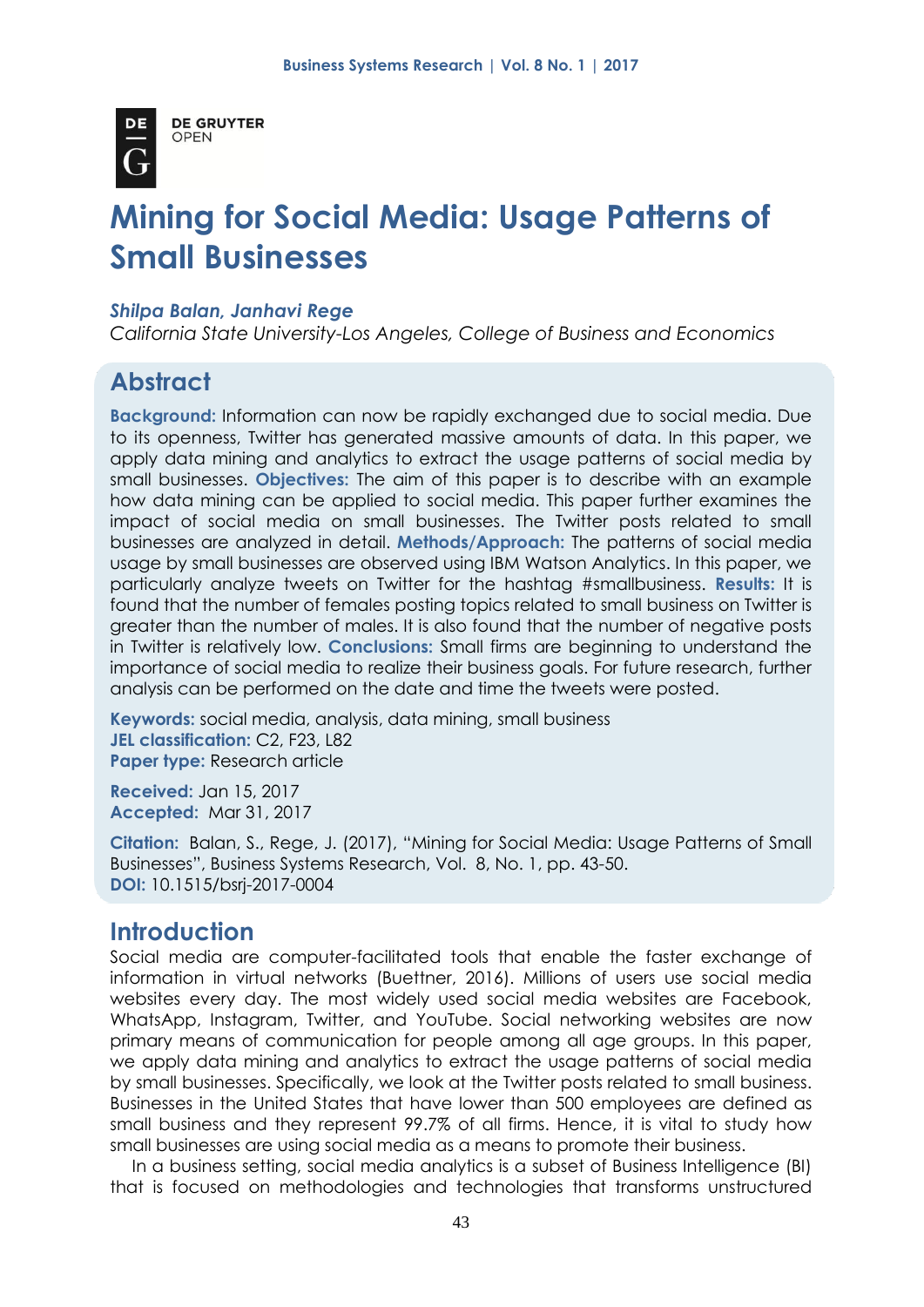data from social media into meaningful information for business purposes (Stieglitz et al., 2014). Business Intelligence (BI) refers to techniques used for analyzing data (Cebotarean et al., 2017).

Data analytics are critical in supporting decision making. Analytics is helping organizations to reduce costs. Social media offers opportunities for social communications for a business (Fischer et al., 2011). Social media analytics can be applied to understand the user sentiments about a company or a product (Mosley, 2012). To make this sort of prediction, business analytics and intelligence is applied to this research. Huff (2015) mentions that business intelligence can allow companies to save time and to focus resources on more profitable opportunities. BI tools can predict future outcomes based on historical data.

According to Chesbrough (2003), small businesses can use social media to reach out to customers thus increasing their revenue. Apenteng and Doe (2014) state that a survey from LinkedIn displayed that 80% of small businesses are moving to social media sites.

Cardon and Marshall (2015) state that social networking sites are now more commonly used for online communication than email. As social media has started to impact people's lives, a study of its usage would thus be significant. In this research, the patterns of social media usage for Twitter posts on small business are examined using IBM Watson Analytics. Further, sentiment analysis is applied to the data. Sentiment analysis refers to "the use of natural language processing, text analysis and computational linguistics to identify and extract subjective information in source materials" (Tejwani, 2014, p1). The following research questions are examined in this study:

- 1. Is there a gender difference in social media usage for small businesses?
- 2. What is the sentiment analysis of social media users for small businesses? Is the sentiment of the small businesses users using social media positive or negative or neutral?
- 3. Is there a relationship between the small business posts on social media and the language in which the posts are made?
- 4. Which state in the United States uses social media the most for small businesses?

## **Research Background**

Social media has impacted customer perceptions and decisions. Kaplan and Haenlein (2010) state that social media has generated massive content due to users sharing their opinions and experiences on several topics.

Small enterprises can use social media such as forums and blogs to build relationships (Eid et al., 2013). They can also use crowdsourcing opportunities (Howe, 2006) for technical problems.

Analytics can be applied to social media to identify expressions that provide insights to the social media posts. Currently, research efforts have been focused on issues toward understanding social media. For example, in social media data analysis, companies see the opportunity in advertising, and social customer relationship management (Coen, 2016).

Social media is a means to connect to a larger audience. It promotes social capital (Hetz et al., 2015), which is the network of relationships among people. According to Kiron et al. (2013), social media is a low-cost means to increase customer awareness of products and services.

Currently, many firms have huge quantities of data generated due to the presence of social media. Social media is one of the major data sources for many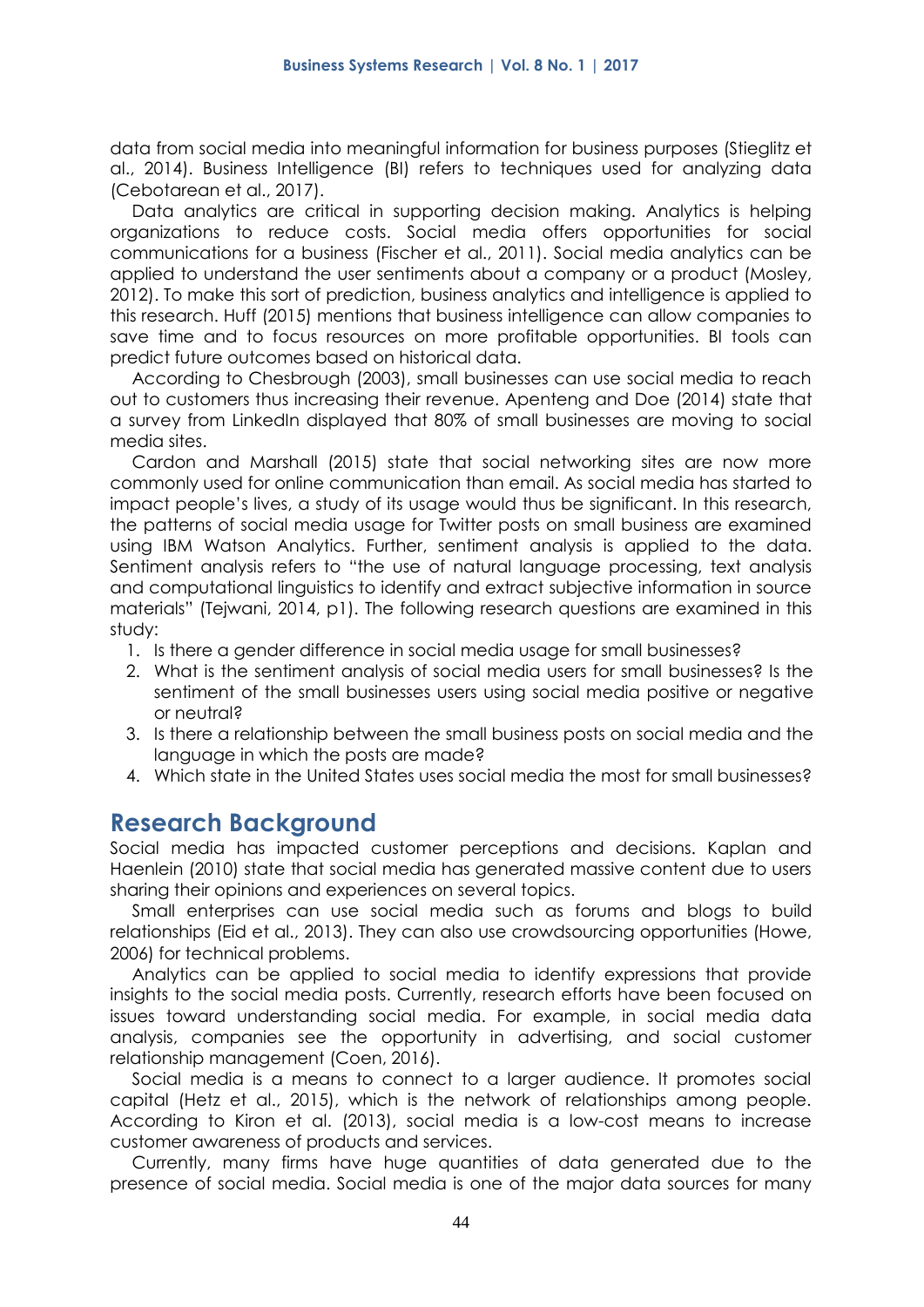companies. Companies need to analyze these huge quantities of data to manage customer preferences to improve the firm's performance and to stay ahead of competition.

Small businesses are able to reach a larger market on the Internet (Community Futures PA and Districts, 2012, Merill et al., 2011). With the help of social media, businesses are able to increase the growth in their number of customers. For example, when one customer or client selects the 'like' button of the firm's page on Facebook, it is shown on the customer's friend's feeds. This could lead to potential customers.

The use of social media provides the insight about a buyer's dynamics. Some scientists from the University of Milan and the Massachusetts Institute of Technology (MIT) found that users display physical and psychophysiological reactions when they log onto Facebook.

One popularly used social media website is Twitter. Twitter is a social networking website that allows users to send short messages. According to Felt (2016), Twitter is one of the largest social media platforms. Twitter was created in 2006 (Mosley, 2012). The growth of Twitter has been extraordinary. As of 2011, there were 200 million registered accounts in Twitter (Banking.com, 2011). Twitter is appealing due to the openness of the data. Burgess et al. (2015) noted that the openness of Twitter has created an enormous amount of social media data.

In this paper, usage patterns of Twitter posts on small businesses are examined using IBM Watson Analytics. Watson Analytics is a cloud-based service intended to provide the ability to analyse data without much difficulty. Further, a sentiment analysis is conducted on the data.

#### **Methodology**

As stated previously, in this research, IBM Watson Analytics is used to observe the patterns of social media usage on Twitter posts related to small business. In this paper, we particularly analyse tweets on Twitter for the hashtag #smallbusiness. The tweets from Twitter were extracted using IBM Watson Analytics. The dataset extracted from Twitter is from January 2017 to February 2017.

The data extracted from Twitter contains information about authors, their posts, their genders, the location from where the tweets are posted, and the time at which they have been posted.

The data analysis performed in this research using IBM Watson Analytics provides insights on the usage patterns of Twitter by small business users. Further, the sentiment analysis of the data is also analysed using IBM Watson Analytics. The analysis results are described in the Results and Analysis section. Before analysing the data, the unstructured data extracted from Twitter had to be cleaned and organized.

#### *Data Cleaning and Data Refinement*

This section describes the data cleaning and refinement performed on the data sets used for this research. Most often, data involves unnecessary or ambiguous content. Any ambiguous fields and empty or missing values in the data need to be managed appropriately. For example, ambiguous fields could be deleted from the data set if it is not possible to edit these fields with accurate data.

The data set needs to be refined to make it more meaningful for analysis. Before analysing the data, we examined the data to ensure it was cleaned. Following are the primary steps we performed for data cleaning: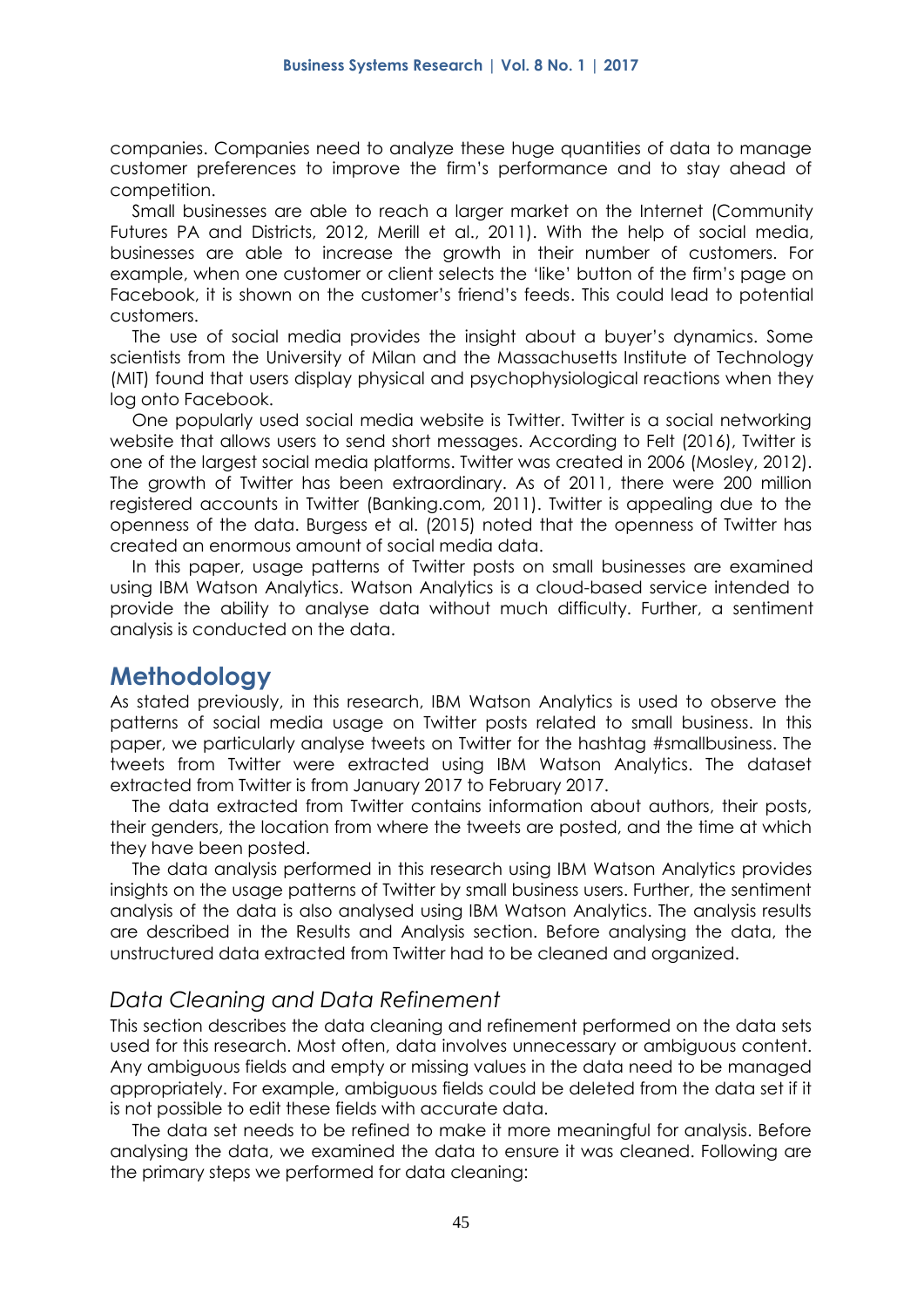- Null values: We examined the Twitter data set extracted for any null or ambiguous values. We did not find null or ambiguous values in the data set.
- Missing values: We examined the Twitter data set to check for missing values. For the twitter data analysed, we did not find any missing values.
- Identifying relevant columns for analysis: Any columns not used for analysis were removed from the dataset. Only the columns required for analysis are retained. For example, the time the tweet was posted was not taken into consideration. Also, the author location was not taken into consideration. For the analysis in this study, we only analysed the tweets and its sentiment.

After refining the data, the quality of the data for analysis improved.

#### *Correlation Analysis*

Mosley (2012) applied Cramer's V statistic to find the association between two variables. In this paper, we apply the Cramer's V statistic for pairs of hashtag associations using Mosley's methodology. To calculate the Cramer's V statistic, we use similar methodology as that of Mosley (2012). Consider a 2 x 2 matrix indicating the frequency of the combination of two hashtags. Cramer's V formula is as follows:

$$
Cramer's V = \frac{n_{00} n_{11} - n_{01} n_{10}}{\sqrt{n_{00} n_{11} n_{01} n_{10}}}
$$

The representation nab symbolises the frequency of the combination of hashtags in the dataset. For example, n $\omega$  is the number of tweets where neither hashtag1 nor hastag2 were present.  $n_b$  is the frequency for column b, while  $n_a$  is the frequency for row a.

The result ranges between -1 and 1, where a value of -1 indicates a negative correlation, a value of 1 indicates a perfect positive correlation, and 0 indicates no correlation.

## **Results and Analysis**

This section describes the findings of our analysis for the Twitter hashtag #smallbusiness. Table 1 lists some hashtags that were co-associated to the hashtag #smallbusiness. For example, hashtags #website, #entrepreneur, #webhosting and #blog were most co-associated to the hashtag #smallbusiness.

*Table 1*

Cramer's V statistic for sample co-associated hashtags with the hashtag #smallbusiness

| <b>Co-associated Hashtags with #smallbusiness</b> | <b>Cramer's V statistic</b> |
|---------------------------------------------------|-----------------------------|
| #website                                          | 0.85                        |
| #entrepreneur                                     | 0.65                        |
| #webdesign                                        | 0.54                        |
| #webhosting                                       | 0.61                        |
| #startup                                          | 0.59                        |
| #mobile                                           | 0.44                        |
| #google                                           | 0.34                        |
| #blog                                             | 0.67                        |

*Source:* Author's work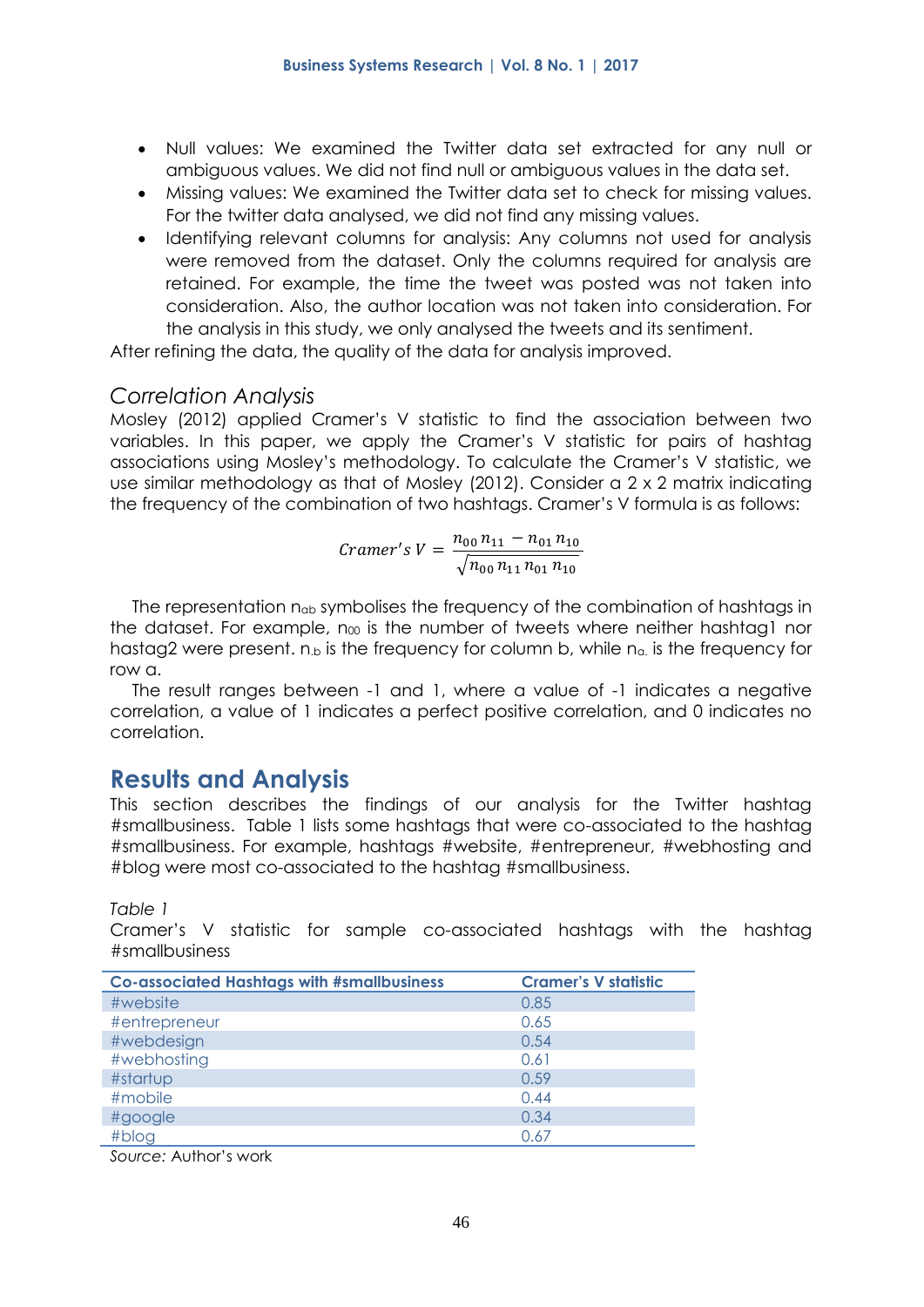Table 2 shows that most of the tweets for small businesses are posted by females. 72.36% of the tweets on small business are posted by females while only 27.63% of the tweets are posted by males. This shows that women participate in small business discussions more than men. The most of the tweets related to small business were posted in English and Spanish. Also, the number of neutral tweets is more than the number of positive or negative tweets for the hashtag #smallbusiness.

#### *Table 2*

Tweet Count for the Hashtag #smallbusiness

|                         | <b>Characteristics</b> | <b>Author Tweet Count percentage for #smallbusiness</b> |
|-------------------------|------------------------|---------------------------------------------------------|
| <b>Gender</b>           | Male                   | 27.63%                                                  |
|                         | Female                 | 72.36%                                                  |
|                         | Spanish                | 47.53%                                                  |
| Language                | English                | 40.06%                                                  |
|                         | <b>Dutch</b>           | 6.73%                                                   |
|                         | French                 | 5.67%                                                   |
| <b>Author Sentiment</b> | <b>Positive</b>        | 22.72%                                                  |
|                         | <b>Negative</b>        | 4.55%                                                   |
|                         | Neutral                | 72.72%                                                  |

*Source:* Author's work

Table 3 shows that the most number of tweets related to small business in the United States were posted in the state of South Dakota.

#### *Table 3*

Top 9 states in United States by Tweet count for the Hashtag #smallbusiness

| <b>Author State</b>  | <b>Ranking of State in United States by Author</b><br><b>Tweet Count for #smallbusiness</b> |
|----------------------|---------------------------------------------------------------------------------------------|
| South Dakota         |                                                                                             |
| South Carolina       |                                                                                             |
| Minnesota            |                                                                                             |
| New Jersey           |                                                                                             |
| California           |                                                                                             |
| New York             |                                                                                             |
| Pennsylvania         |                                                                                             |
| <b>Massachusetts</b> |                                                                                             |
| North Carolina       |                                                                                             |

*Source:* Author's work

# **Discussion**

Businesses are using social media as well. Every post or tweet on a social media site may be valuable to companies. Del Rowe (2016) states that analytics is a core component of all major decisions in business as it could help in achieving specific business goals. Table 4 shows a sample list of positive and negative words extracted and compiled for the hashtag #smallbusiness. However, the overall number of negative posts was low as seen in Table 2. Small businesses can gain enormous value from social media data. For example, for businesses, social media analytics can help to understand customer preferences on various products.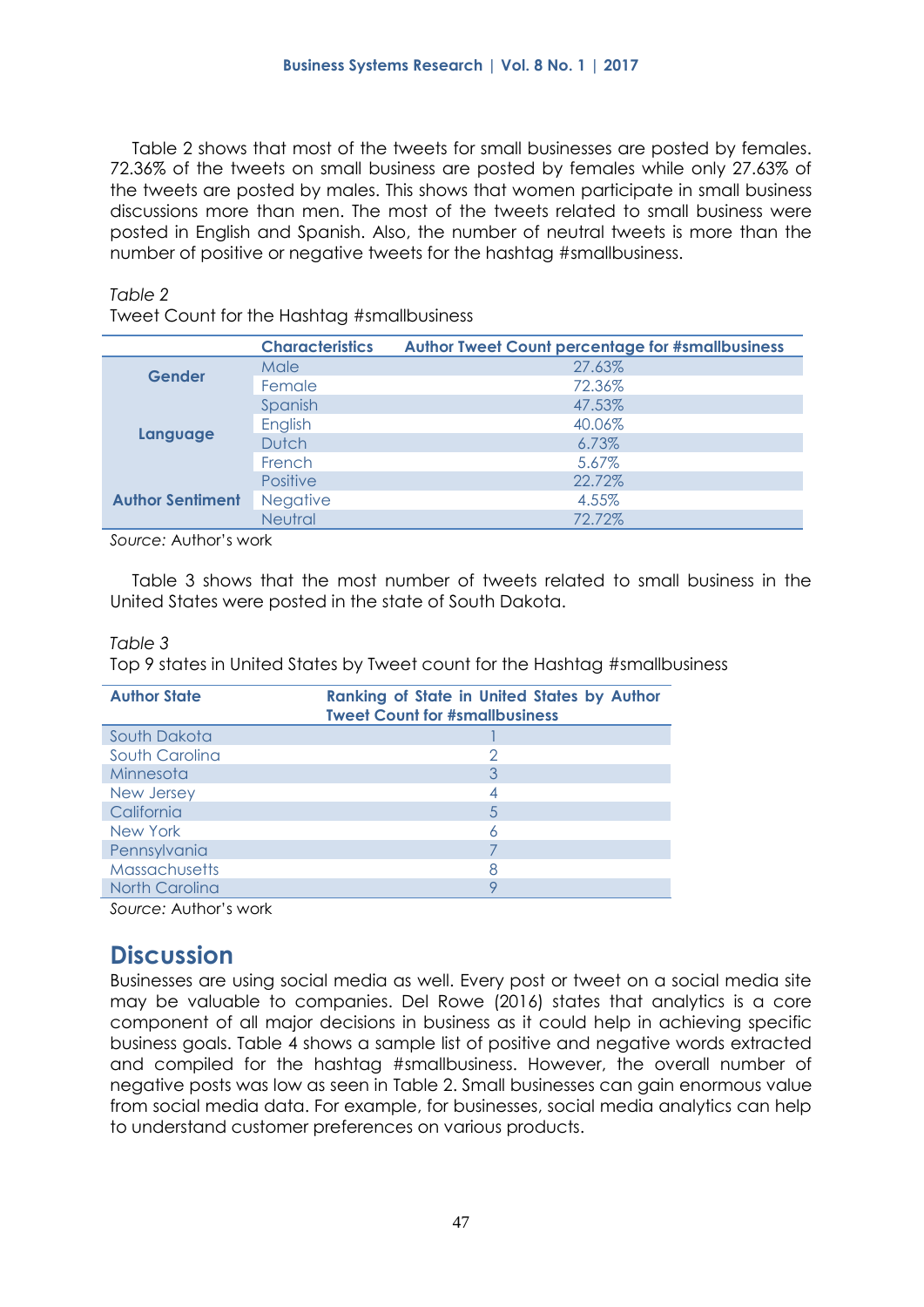| Serial No.     | <b>Positive words</b> | <b>Negative words</b> |  |
|----------------|-----------------------|-----------------------|--|
|                |                       |                       |  |
|                | Amazing               | Avoid                 |  |
| 2              | Authentic             | <b>Mistakes</b>       |  |
| 3              | <b>Best</b>           | <b>Bad</b>            |  |
| 4              | <b>Benefits</b>       | Complicated           |  |
| $\overline{5}$ | <b>Better</b>         | Error                 |  |
| 6              | Great                 | Fail                  |  |
|                | <b>Happy</b>          | sad                   |  |
| 8              | Inspiring             | <b>Unhappy</b>        |  |
| 10             | Productive            |                       |  |
|                | Thankful              |                       |  |
| $\sim$<br>.    |                       |                       |  |

*Table 4*

Example of positive and negative words compiled for the hashtag #smallbusiness

*Source:* Author's work

## **Conclusion and Future Research**

Small businesses are increasingly using social media. This growth in social media has increased the amount of data generated and this can provide further insights to companies.

Fluss (2013) states that social media is going to change the business setting for many organizations within the next few years. This is because the volume of comments and posts on social media sites is expected to grow rapidly. Further, Fluss (2013) mentioned that those organizations that will invest in incorporating social media will have a major advantage over their competitors.

Social media is important for all businesses because it allows businesses to easily communicate with their customers (Grewal et al., 2013; Smith et al., 2011). However, social media has been extremely more important for small businesses because these businesses lack the resources to market their products or services (Barnes et al., 2012; Levy et al., 2003). The internet has increased the ability of the organizations as well as the customers to connect with one another (Taneja et al., 2014).

In the current social media driven setting, it is vital that small businesses understand the strategies in using social media. Social media marketing helps firms to better understand their customer needs. To maximize the number of people a business can reach, a business must have a social media presence. It is found that Twitter is a good medium for reaching out to people and around 29% of small businesses stated that social media marketing is the primary focus area.

Social media provides businesses the opportunity to communicate with their customers. Generally, customers do not want to follow a business that only posts about their products without interactivity with the customers. Businesses should include photos and videos of their product instead of simply posting messages about their business. One of the ways to engage customers is by asking the customers for their feedback on the products.

Small firms are beginning to realize the importance of social media for their business purposes. For future research, further analysis can be performed on the date and time the tweets were posted. This may provide further analysis of the social media usage patterns for small businesses. In addition, the number of retweets can be taken into consideration while performing sentiment analysis.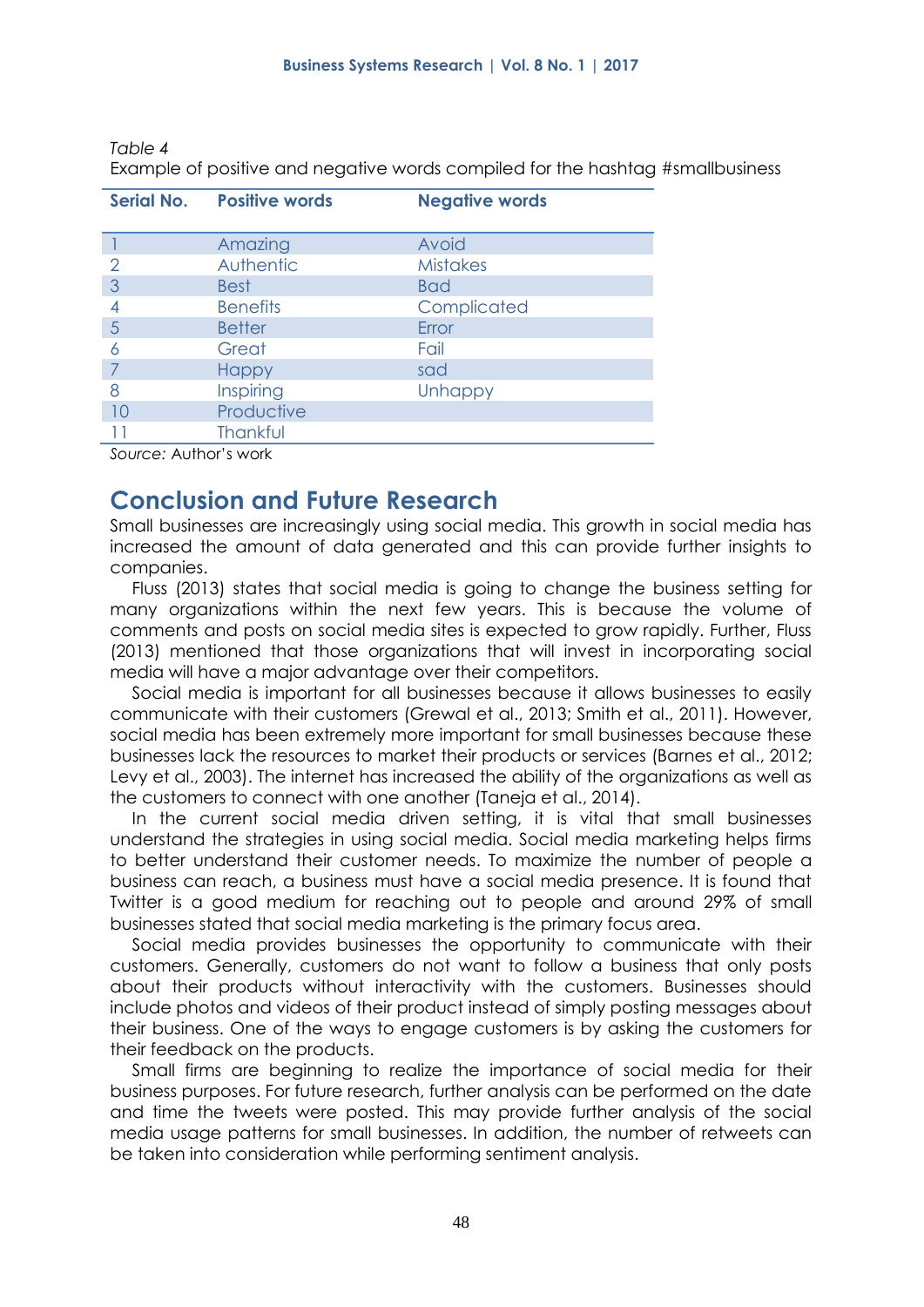# **References**

- 1. Apenteng, S. A., Doe, N. P. (2014), "Social Media & Business Growth: Why Small/Medium-Scale Enterprises in the Developing World Should take an Advantage of it", Journal of Business and Management, Vol. 16 No. 5, pp. 76-80.
- 2. Barnes, D., Clear, F., Dyerson, R., Harindranath, G., Harris, L., Rae, A. (2012), "Web 2.0 and micro-businesses: an exploratory investigation", Journal of Small Business and Enterprise Development, Vol. 19 No. 4, pp. 687-711.
- 3. Banking.com (2011), "Social Media Statistics: By-the-Numbers", available at http://banking.com/analysis/social-media-statistics-by-the-numbers-february-2011/ (14 November 2016)
- 4. Buettner, R. (2016), "Getting a Job via Career-oriented Social Networking Sites: The Weakness of Ties", 49th Hawaii International Conference on System Sciences (HICSS-49), January 5-8, 2016, Kauai, Hawaii.
- 5. Burgess, J., Bruns, A. (2015), "Easy data, hard data: The politics and pragmatics of Twitter research after the computational turn", in Langlois, G., Redden, J., Elmer, G. (Eds.), Compromised Data: From Social Media to Big Data, New York, Bloomsbury, pp. 93-111.
- 6. Cardon, P. W., Marshall, B. (2015), "The hype and reality of social media use for work collaboration and team communication", International Journal of Business Communication, Vol. 52 No. 3, pp. 273-293.
- 7. Cebotarean, E., Titu, M. (2017), "Business Intelligence", Journal of Knowledge Management, Economics and Information Technology, pp. 1-12.
- 8. Chesbrough, H. (2003). Open Innovation: The New Imperative for Creating and Profiting from Technology, Boston, Harvard Business School Press.
- 9. Coen, B. (2016), "Using Social Media for Customer Relationship Management", available at: [http://www.socialmediatoday.com/social-business/using-social](http://www.socialmediatoday.com/social-business/using-social-media-customer-relationship-management/)[media-customer-relationship-management/](http://www.socialmediatoday.com/social-business/using-social-media-customer-relationship-management/) (20 December 2016)
- 10. Community Futures PA and Districts (2012). An Introduction to Social Media for Small Businesses. Blue Beetle Books.
- 11. Del Rowe, S. (2016), "Take an Adaptive Approach to Analytics: Analytics focused on Business Objectives Should be the Basis of Business Decisions", CRM Magazine, Vol. 20 No. 5, p. 19.
- 12. Eid, R. E., El-Gohary, H. (2013), "The impact of E-marketing use on small business enterprises' marketing success". The Service Industries Journal, Vol. 33 No.1, pp. 31-50.
- 13. Felt, M. (2016), "Social media and the social sciences: How researchers employ big data analytics", Big Data & Society, Vol. 3 No.1, pp. 1-15.
- 14. Fischer, E., Reuber, A. R. (2011), "Social interaction via new social media: (How) can interactions on Twitter affect effectual thinking and behavior?", Journal of Business Venturing, Vol. 26 No. 1, pp. 1-18.
- 15. Fluss, D. (2013), "Meeting the Social Media Challenge", CRM Magazine, Vol. 17 No. 9, pp. 38-39.
- 16. Grewal, D., Levy, M. (2013). Marketing, New York, McGraw-Hill Publishing.
- 17. Hetz, P. R., Dawson, C. L., Cullen, T. A. (2015), "Social Media Use and the Fear of Missing out While Studying Abroad", Journal of Research on Technology in Education, Vol. 47 No. 4, pp. 259-272.
- 18. Howe, J. (2006), "The Rise of Crowdsourcing", available at: [https://www.wired.com/2006/06/crowds/](http://www.wired.com/wired/archive/14.06/crowds_pr.html%20/%20(27) (27 February 2017)
- 19. Huff, A. (2015), "TMW Systems shows fleets how to make time with business intelligence", Commercial Carrier Journal, Vol. 172 No. 10, pp. 41-42.